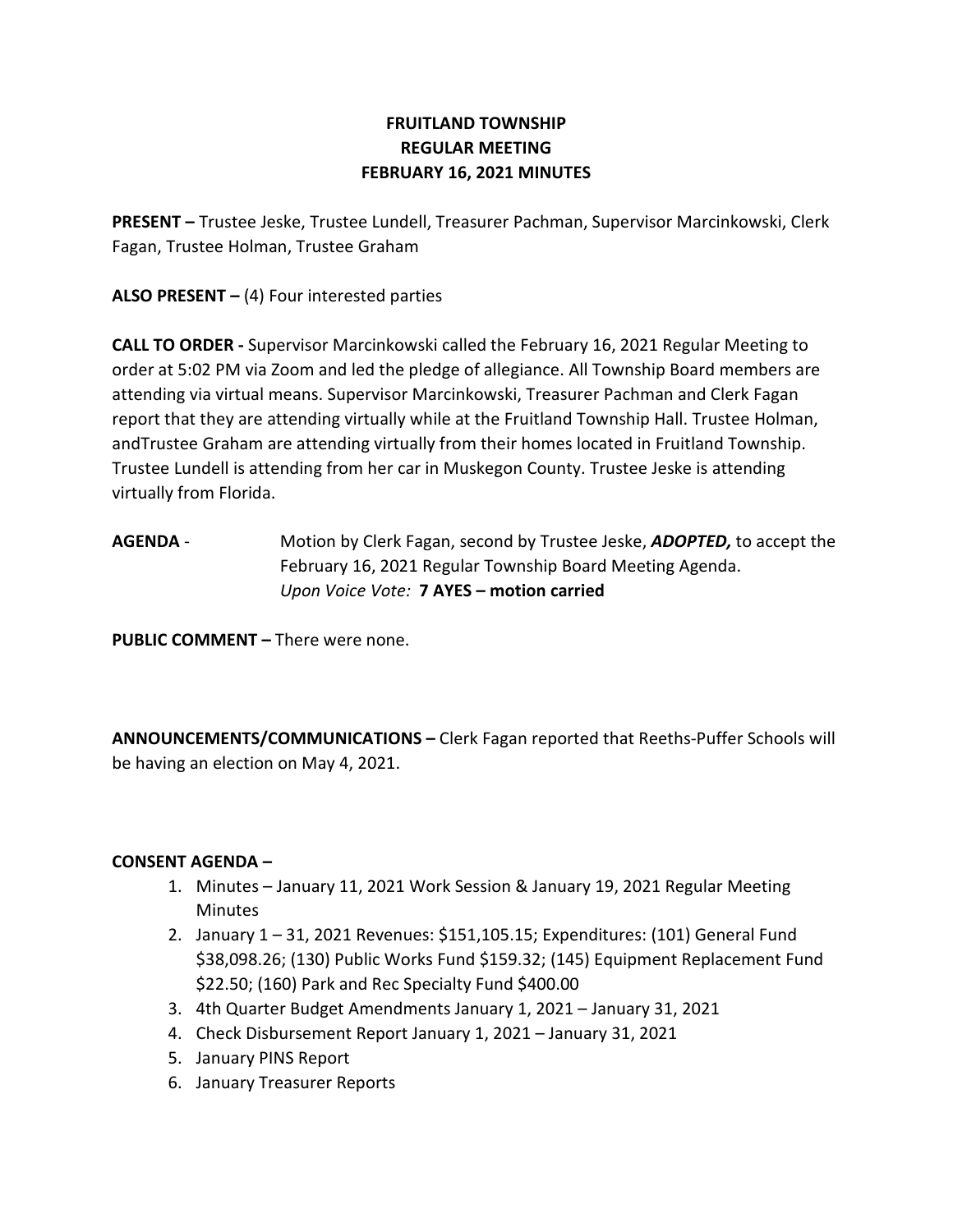Motion by Treasurer Pachman, second by Trustee Jeske, ADOPTED, to approve the Consent Agenda as presented. Roll Call Vote: Trustee Holman AYE, Trustee Jeske AYE, Trustee Lundell AYE, Treasurer Pachman AYE, Trustee Graham AYE, Clerk Fagan AYE, Supervisor Marcinkowski AYE – motion carried

## UNFINISHED BUSINESS –

1. Article R63 – Natural Area Conservation District Draft Ordinance – Hunting Language Motion by Trustee Holman, second by Trustee Jeske, ADOPTED, to allow hunting with firearms during deer season in Area B of the Duck Creek Natural Area.

## Upon Voice Vote: 7 AYES – motion carried

2. 1760 McMillan - Attorney Even – Supervisor Marcinkowski is waiting on information to ensure that Fruitland Township will not be responsible for the costs associated with the property clean up.

#### NEW BUSINESS –

- 1. David Rice presented his Duck Creek Natural Area Presentation
- 2. Resolution 2021-02 Human Trafficking

Motion by Clerk Fagan, second by Supervisor Marcinkowski, ADOPTED, to approve Resolution 2021-02 Human Trafficking. Roll Call Vote: Trustee Holman AYE, Trustee Jeske AYE, Trustee Lundell AYE, Treasurer Pachman AYE, Trustee Graham AYE, Clerk Fagan AYE, Supervisor Marcinkowski AYE – motion carried

3. Resolution 2021-03 Poverty Exemption Guidelines

Motion by Trustee Jeske, second by Clerk Fagan, ADOPTED, to approve Resolution 2021-03 Poverty Exemption Guidelines. Roll Call Vote: Trustee Holman AYE, Trustee Jeske AYE, Trustee Lundell AYE, Treasurer Pachman AYE, Trustee Graham AYE, Clerk Fagan AYE, Supervisor Marcinkowski AYE – motion carried

4. Technology Purchases - Laptop computer, email migration from Surgemail to Exchange 365, Cisco AnyConnect Plus and Duo Enterprise 2FA Security – ITRight quotes totaling \$2,749.00

> Motion by Trustee Lundell, second by Trustee Holman, ADOPTED, to approve the technology purchases and allow Clerk Fagan to proceed with ordering the upgrades.